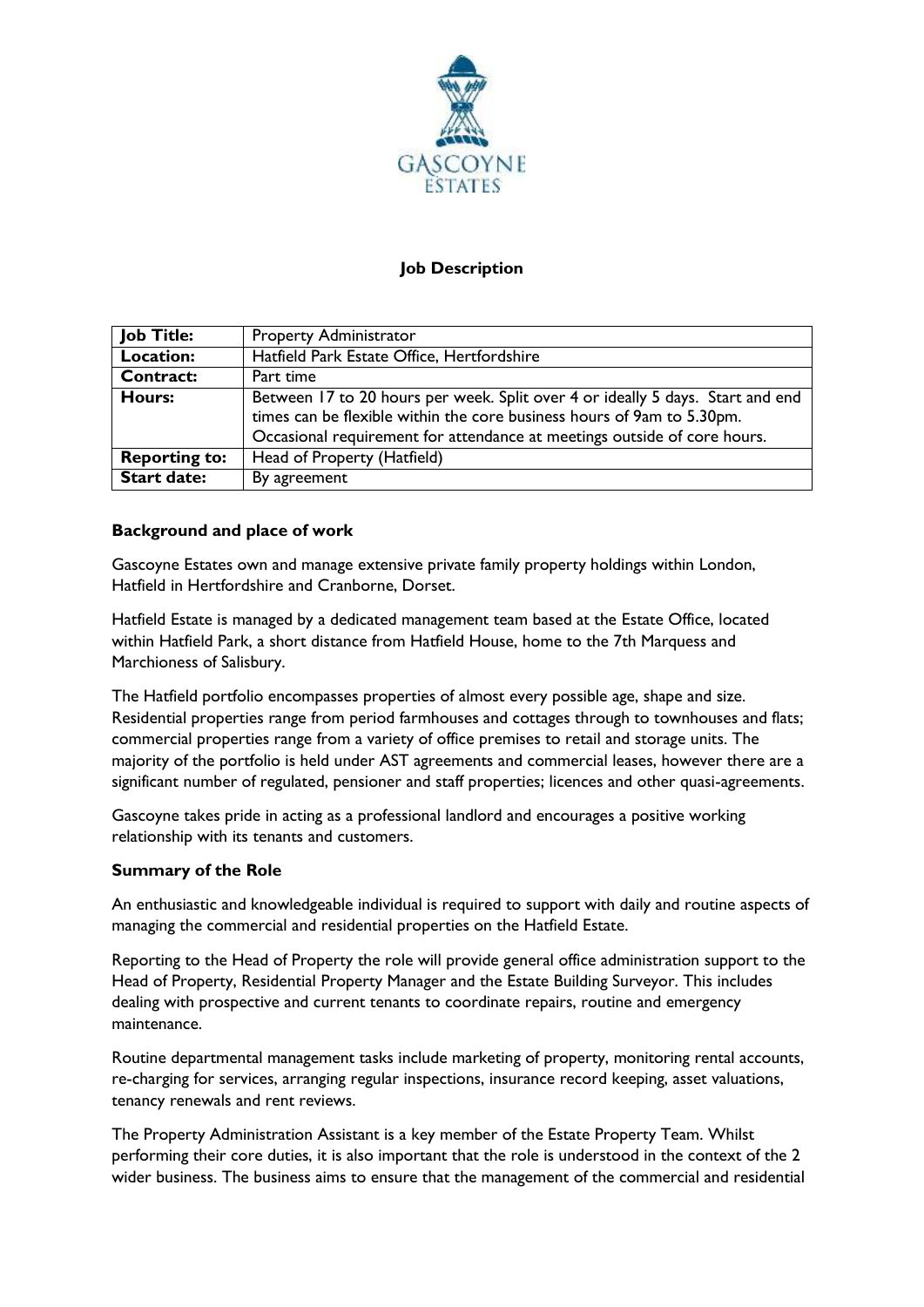portfolio is wholly aligned with the wider business strategy. This latter aims to ensure consistency across all areas of the business including shared goals of maintaining high standards and more generally ensuring that the reputation of the Estate and Gascoyne as a whole is upheld.

### **Main Responsibilities / Duties**

The successful applicant will report to the Head of Property. Responsibilities and tasks will include:

- Undertaking due diligence in respect of new lettings.
- Preparing ASTs and supporting documents for approval and subsequent signing by incoming tenants.
- Liaising with the Building Department to schedule and file statutory checks (gas safety certificates, legionella assessments and electrical safety inspections etc).
- Liaise with utility providers to ensure accurate and timely billing.
- Administering the registering of deposits with the Tenancy Deposit Scheme
- General office duties, including maintenance of filing, systems and databases
- Working with the Building Department to co-ordinate timely repairs to properties to include receiving and reporting repairs and the ordering materials from suppliers for building works as required.
- Preparing cheque/BACS requests for specific payments as required
- Typing correspondence and minute taking as required
- On a weekly basis to cover reception during periods of absence by the regular receptionist
- Assisting with managing a maintenance database of estate property in coordination with the Building Department.
- Assisting with the management of maintenance contracts for regular events (eg, septic tank emptying, boiler servicing etc).
- Acting as an ambassador of the Estate.

#### **Essential Skills and Attributes**

- Positive, motivated, self-starter with an ability to multi-task and prioritise workload.
- Proficient in MS Office, common IT platforms and with strong skills in numeracy and written English.
- Demonstrable experience in a property management environment.
- Well organised with ability to work on own initiative and to realistic targets, budgets and deadlines.
- Demonstrate enthusiasm for the role, with a desire to make a broader contribution.
- Strong communicator, with confidence and tact in dealing with tenants, contractors, colleagues and wider staff.
- A good eye for detail and presentation.
- A willingness to develop new skills.
- The ability to work independently in a professional business environment.

#### **Desirable Skills and Attributes:**

- A clean UK Driving licence
- A knowledge of QUBE and Fixflo property software applications.
- A knowledge of Hertfordshire, its local context, characteristics and market.
- Passing knowledge of buildings and common defects.